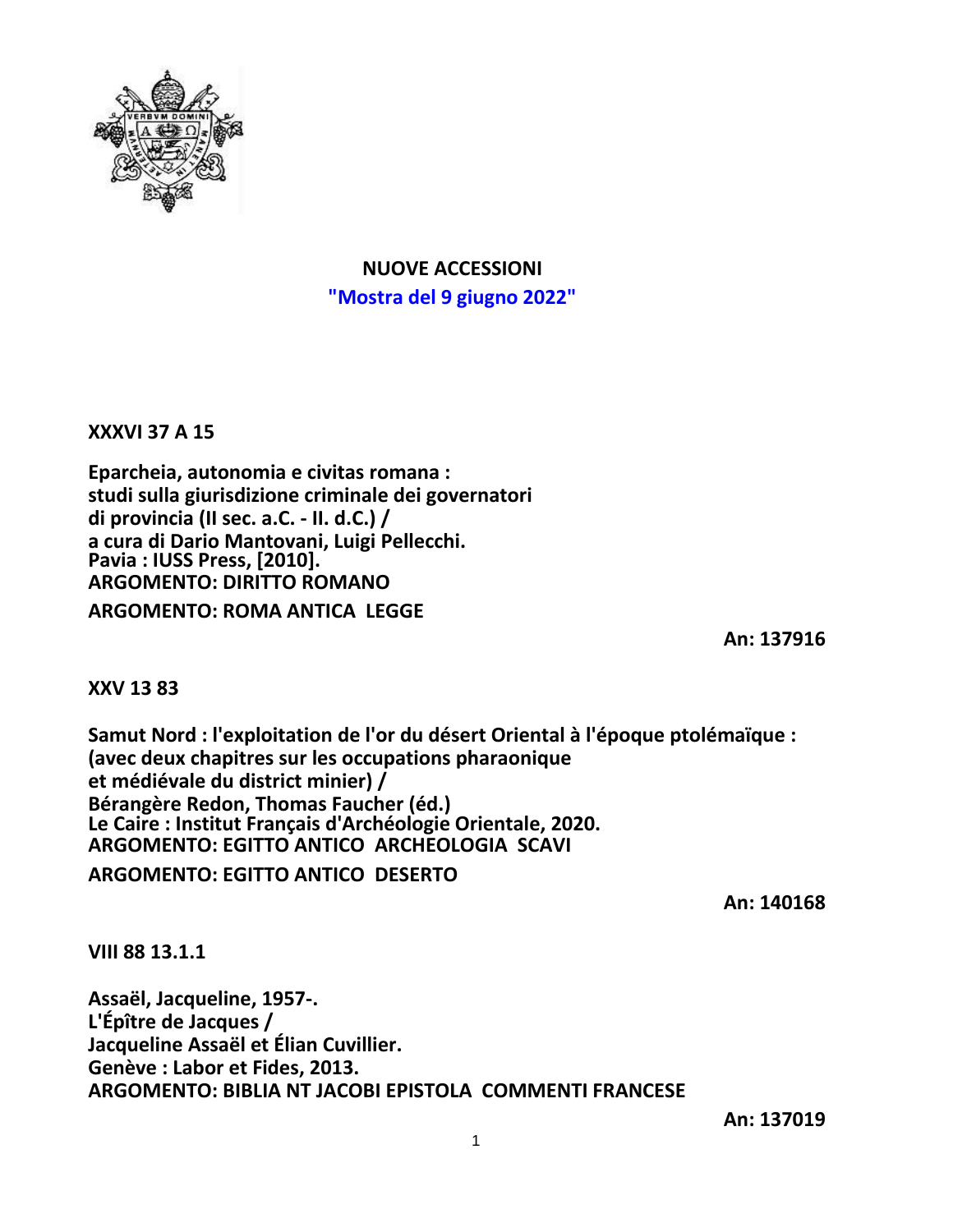### **VIII 201 B 13**

**Byron, John, 1967-. 1 and 2 Thessalonians / John Byron ; Tremper Longman III & Scot McKnight, general editors. Grand Rapids, Michigan : Zondervan, [2014]. ARGOMENTO: BIBLIA NT AD THESSALONICENSES COMMENTI INGLESE**

**An: 137029**

**VIII 201 B 11**

**Cohick, Lynn H. Philippians / Lynn H. Cohick ; Tremper Longmann III & Scot McKnight general editors. Grand Rapids, Michigan : Zondervan, [2013]. ARGOMENTO: BIBLIA NT AD PHILIPPENSES COMMENTI INGLESE**

**An: 137025**

**XLII 5 B 19**

**Dakhleh Oasis Project. Conference (9 :, 2018 : Prato). The Oasis papers 9 : a tribute to Anthony J. Mills after forty years of research in Dakhleh Oasis : proceedings of the Ninth International Conference of the Dakhleh Oasis Project / edited by Gillian E. Bowen and Colin A. Hope ; with the assistance of Bruce E. Parr ; contributing authors Sabri Y. Abd al-Rahmam [e altri 41]. Oxford & Philadelphia : Oxbow Books, 2019. ARGOMENTO: EGITTO ANTICO ARCHEOLOGIA SCAVI ARGOMENTO: DAKHLA OASIS EGITTO ARGOMENTO: MILLS ANTHONY J FESTSCHRIFT**

**An: 139766**

### **XXV 27 77**

**Fischer-Elfert, Hans-Werner, 1954-. Die magischen Texte von Papyrus Nr. 1826 der Nationalbibliothek Griechenlands / Hans-Werner Fischer-Elfert, Friedhelm Hoffmann ; mit Beiträgen von Andrea Donau und Hermann Harrauer ; sowie einer griechischen Übersetzung von Diamantis Panagiotopoulos. Wiesbaden : Harrassowitz Verlag, 2020. ARGOMENTO: EGIZIANO LINGUA TESTI PAPIRI ARGOMENTO: MAGIA E RELIGIONE ARGOMENTO: EGITTO ANTICO MAGIA**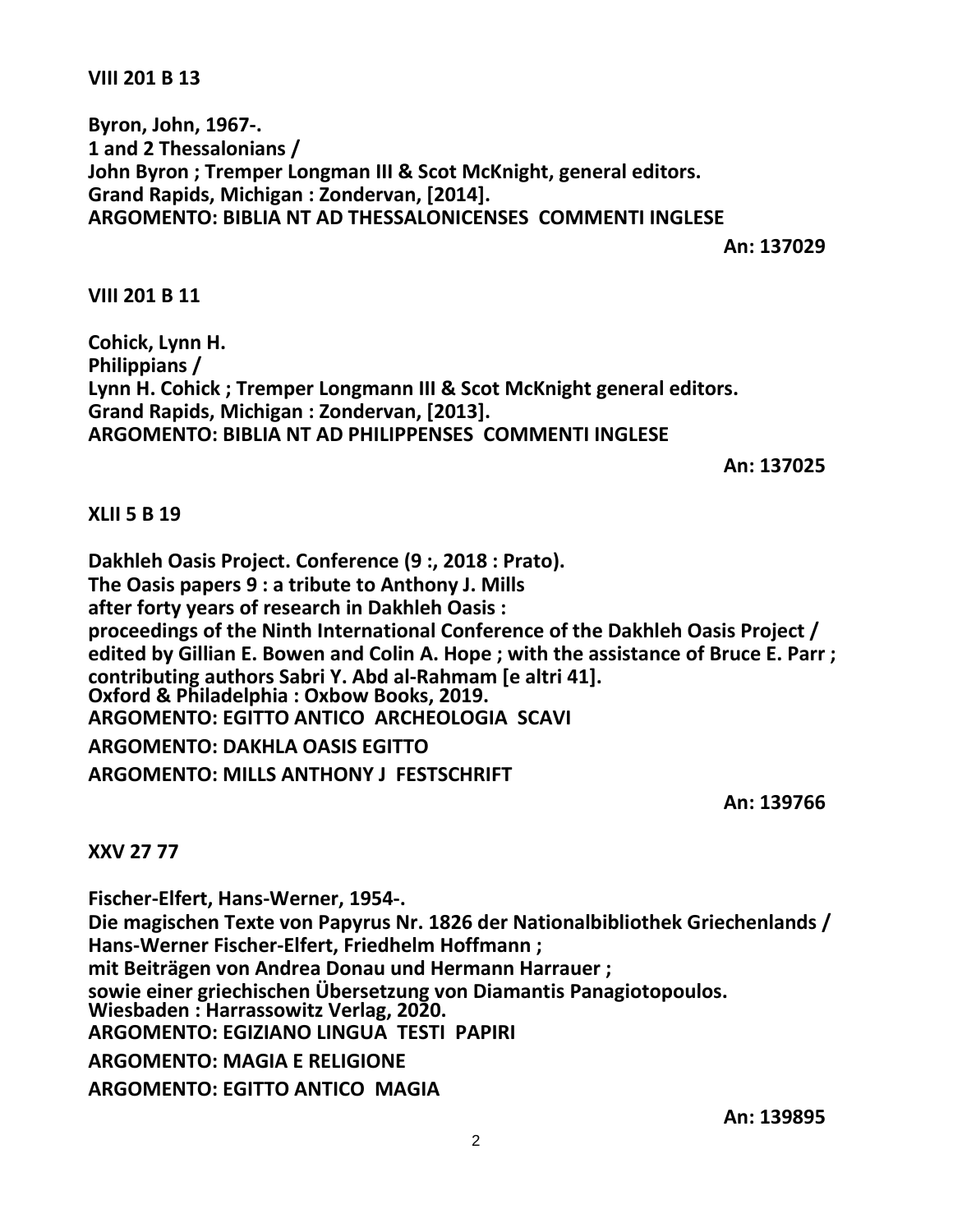**VIII 33 D 2**

**Geddert, Timothy J., 1952-. Mark / Timothy J. Geddert. Scottdale, Pennsylvania ; Waterloo, Ontario : Herald Press, [2001]. ARGOMENTO: BIBLIA NT MARCUS COMMENTI INGLESE**

**An: 138128**

## **XVII 12 21**

**Gehring, René. Die antiken jüdischen Religionsparteien : Essener, Pharisäer, Sadduzäer, Zeloten und Therapeuten / René Gehring. St. Peter am Hart, Austria : Seminar Schloss Bogenhofen ARGOMENTO: EBREI RELIGIONE ARGOMENTO: EBREI STORIA 168 AC 135 DC ARGOMENTO: ISRAELE ANTICO RITUALI**

**An: 137532**

### **VIII 33 C 23**

**Miller, Douglas B., 1955-. Ecclesiastes / Douglas B. Miller. Scottdale, Pennsylvania ; Waterloo, Ontario : Herald Press, [2010]. ARGOMENTO: BIBLIA VT QOHELET COMMENTI INGLESE**

**An: 137663**

**VIII 115 A 21**

**Moon, Joshua N., 1979-. Hosea / Joshua N. Moon. Downers Grove, Illinois : IVP Academic, an imprint of InterVarsity Press ARGOMENTO: BIBLIA VT OSEA COMMENTI INGLESE**

**An: 139742**

**M.C. C 36 294**

**Muraoka, Takamitsu, 1938-. The Books of Hosea and Micah in Hebrew and Greek / by Takamitsu Muraoka. Leuven ; Paris ; Bristol, CT : Peeters, 2022. ARGOMENTO: BIBLIA VT OSEA CRITICA TESTUALE ARGOMENTO: BIBLIA VT MICHAEAS CRITICA TESTUALE**